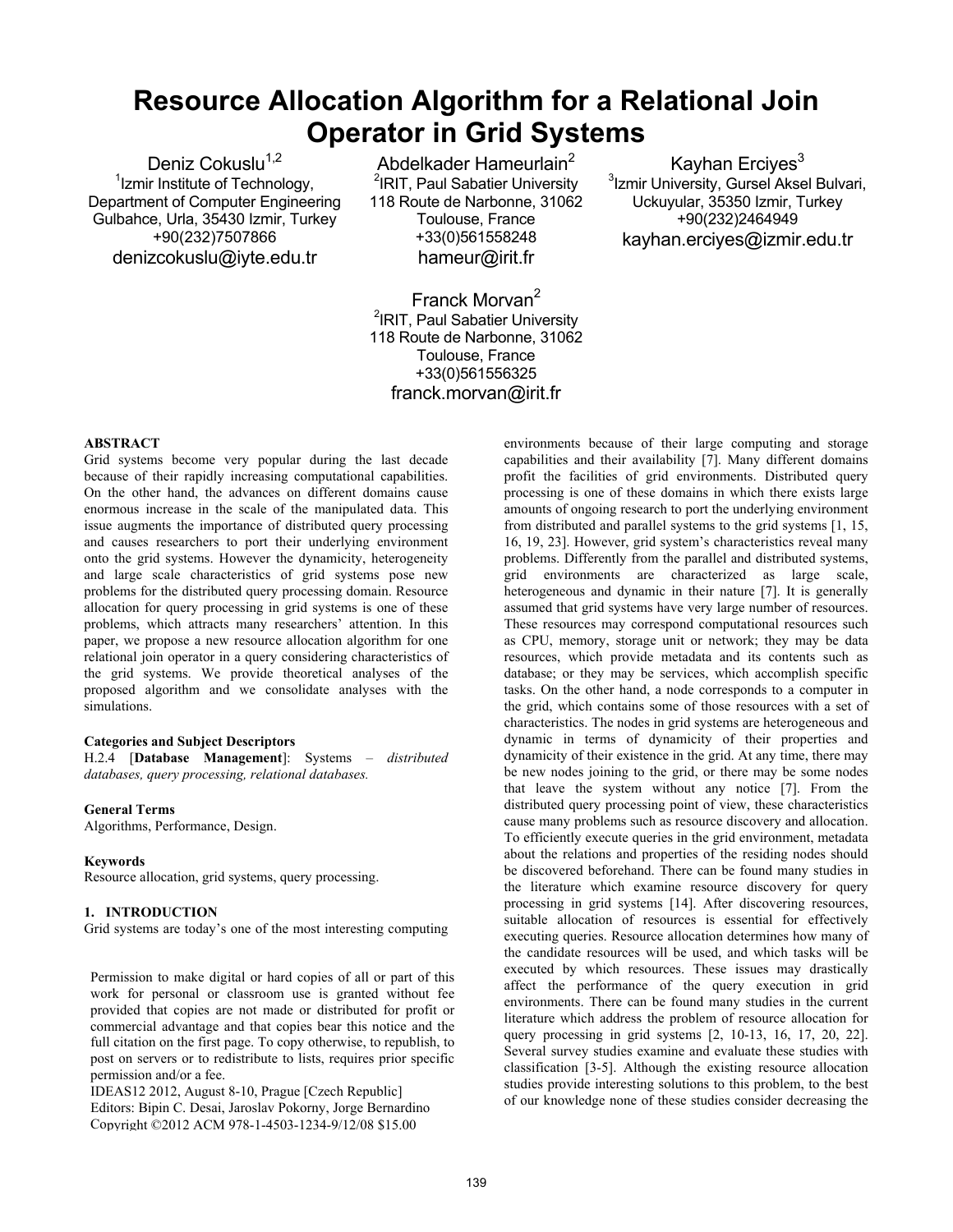scale of the search space for the candidate resources. Moreover, we have found few studies which focus on the communication costs during the resource allocation [2, 17]. Thus, we believe that there are still some open issues that are not mentioned completely regarding the grid systems' characteristics.

In this study, we aim at designing a resource allocation algorithm for one join operator in a query in grid systems. We first generate a reduced search space for the candidate nodes. Then, we create an initial allocation plan considering proximity of the candidate nodes to the data resources. Problems, which may arise because of the dynamicity property of grids, are not covered in this study and are planned to be examined in the near future. The contribution of this study is twofold. First, we address scalability of the resource allocation method by decreasing the size of the search space for candidate resources. The second contribution struggles with the heterogeneity of the network by selecting candidate nodes according to their proximity to the data resources aiming at decreasing data transfer costs.

Throughout this study, we assume that the relations, which are involved in the join operator, are horizontally partitioned into the grid where each partition resides in only one node. The existing partitioning may or may not be based on the join attribute. Therefore repartitioning may be required during the execution of the join operator. We examine a join operator as it consists of two atomic tasks namely *scan* and *join*. *Scan* tasks act as providers to the *join* tasks by reading the data from the storage unit and sending this data to the corresponding *join* tasks. Considering data locality constraint, we assume that the *scan* tasks are executed on the nodes where the partitions of the base relations reside. We call such nodes as *scan nodes*. The scan nodes may either be nodes that hold base relations, or they may be nodes that are already allocated for another join operator that produce temporary relations to the current join operator. On the other hand, we call the nodes in which join tasks are executed as *join nodes*. Lastly, the node that receives the query at the beginning will be called as *queried node* for the rest of this study.

The rest of this paper is structured as follows. In section 2, we present a brief literature survey related to the resource allocation algorithms for query processing in grid systems. In section 3, we introduce the Join Operator Resource Allocation algorithm in detail. In section 4, we give complexity analyses of the proposed algorithm. In section 5, quantitative evaluations and simulation results are discussed. And finally in section 6, conclusions and future works are presented.

# **2. RELATED WORK**

There can be found many studies in the literature, which examine resource allocation for query processing in grid environments [2, 10-13, 16, 17, 20, 22]. Although these studies have common objectives, they provide different solutions for different types of parallelism for query processing. The studies  $[2, 16, 17, 20, 22]$  consider three types of parallelism, independent, pipelined and partitioned parallelism in allocating resources; whereas, the studies [10-13] propose resource allocation algorithms addressing only the partitioned parallelism.

The main idea behind the first group of algorithms, in which all different types of parallelism are considered, is to divide the query into independent sub-plans and parallelize each sub-plan regarding to the partition scheme of the relations. For instance,

Soe et al. [22] first analyze the query plans for execution sequence to extract inter-query parallelism. After extracting the sequence, they map operators to different nodes by considering estimated completion times. The intra-query parallelization is tackled via iterative refinements by allocating more nodes to each operator. On the other hand, Bose et al. profit the bushy tree representation of query plans [2]. They split the query tree into two segments, and realize resource allocation for each segment separately. They repeat this process until all independent sub-plans are allocated. Then they allocate nodes for each sub-plan considering intra-query parallelism. Likewise, Kotowski et al. [16] extract independent sub-plans in the query and allocate nodes for each sub-plan considering load on the nodes. Each sub-plan is then decomposed into parallelizable portions, which will be executed using different data partitions. Liu and Karimi [17] allocates nodes with the help of a ranking function which evaluates nodes in the system. They first determine independent sub-plans in the query and allocate nodes regarding their ranks. For each independent operator, they also examine intra-query parallelism. These studies provide very interesting solutions to the resource allocation problem by considering all possible types of parallelism. However, the proposed studies do not address large scale characteristic of the grid environment since the considered search space for the candidate nodes is not specified. The algorithms mention ranking of the nodes according to some criteria, but proximity of the nodes to the data resources is not mentioned in most of the studies.

The studies in which only partitioned parallelism is examined provide more focused solutions for the resource allocation problem. For instance, Gounaris et al. [10, 12] proposed a resource scheduling method for parallel query processing in computational grids examining the partitioned parallelism problem. In their algorithm, they assumed the existence of a parallel query plan. The algorithm starts its execution by an initial resource allocation by considering the data locality. Then, for each operator, it checks if the parallelism degree of that operator can be increased. The algorithm allocates new resources until performance improvement drops below a threshold value. On the other hand, in [11, 13] Gounaris et al. enhanced their previous algorithm by providing dynamic resource allocation. In the proposed algorithm, the initial resource allocation is realized by the use of the algorithm which is proposed in [10]. Then, in each allocated node, a grid query evaluation service (GQES) is created. The GQES monitors the execution of the query sub-plan and creates notifications related to the current status of the local execution. A service named *Monitoring Event Detector* is created in each site, which evaluates the notifications. The *Diagnoser* component diagnoses the inappropriate workload and proposes an enhanced workload distribution vector to the *Responder* service. The *responder* service decides whether to move the execution to another candidate or to leave in the current resource by considering the status of the executions. The main objective in this algorithm is to make all participating resources finish at the same time. In case of a decrease in the performance of an execution, which may cause load imbalance, the algorithm makes a decision and moves the execution of the query sub-plan to another suitable node starting from the latest checkpoint. The algorithms in this group provide more focused solutions for the resource allocation problem by considering only the partitioned parallelization. Although these studies address many characteristics of the grid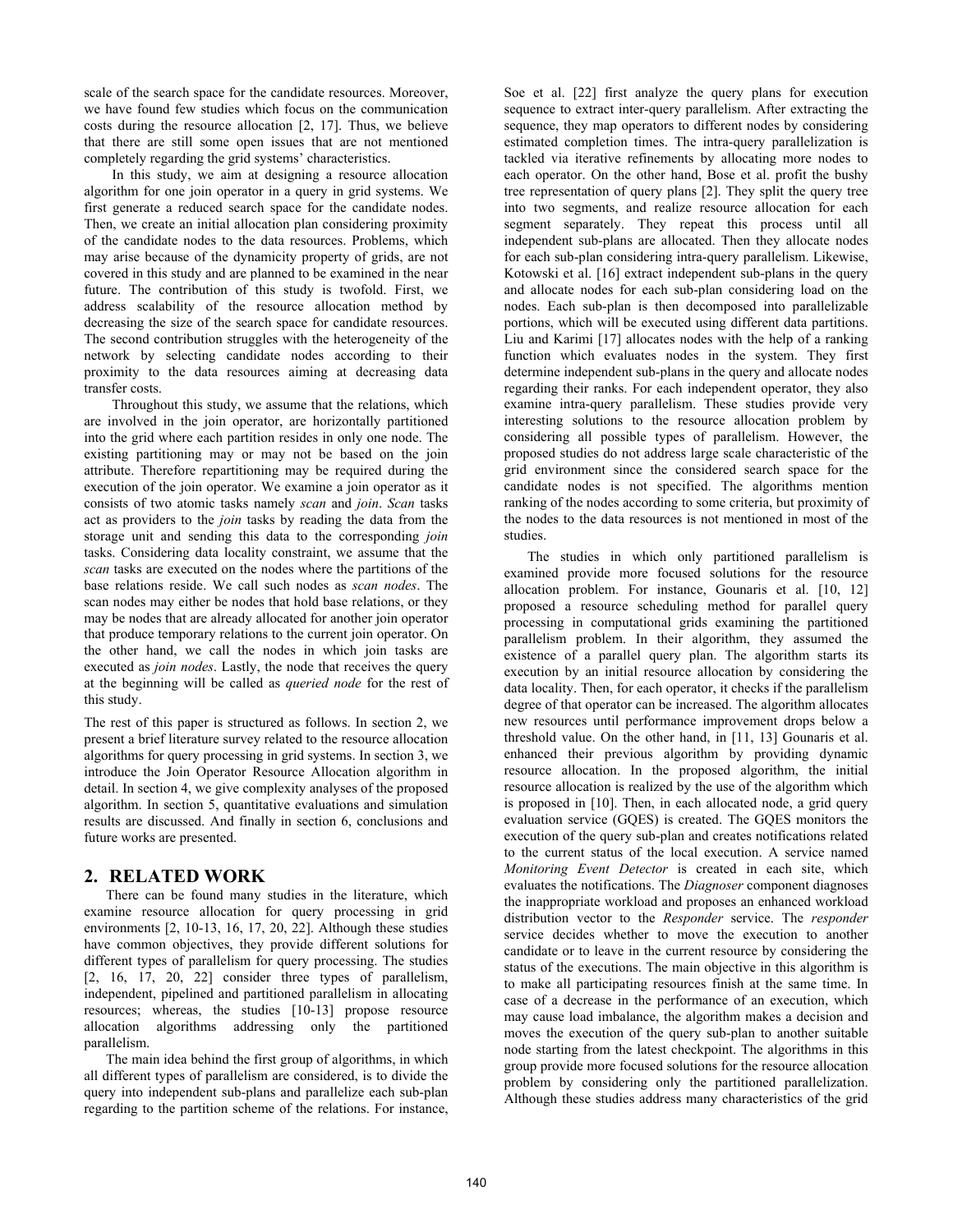environments such as dynamicity and heterogeneity, they do not propose solutions addressing large scale characteristic of the environment. Moreover, the proposed studies do not provide detailed cost models, which are focused primarily on the communication costs for the selection of candidate nodes.

In both group of algorithms, the node selection is generally realized by the use of parameters such as cpu speed, bandwidth, amount of available memory, cpu utilization etc. We find few studies in the literature, which focus particularly on the communication costs during the resource allocation [2, 17]. Since in heterogeneous systems the communication speed between nodes may highly fluctuate, we believe that networking capabilities should be considered at first glance. Besides, the search space for the candidate nodes is not specified in the examined studies. Assuming that the search space for the candidate nodes is all resources in the grid, the proposed algorithms may suffer from the scalability issues in large scale environments. To the best of our knowledge, we cannot find studies that scale down the initial search space for the candidate resources. Since grid systems are large scale, we believe that such initial refinement is essential.

# **3. JOIN OPERATOR RESOURCE ALLOCATION (JORA) ALGORITHM**

In this section, we propose a resource allocation algorithm for a single join operator in a query. We aim at finding suitable nodes for the *scan* and *join* tasks which compose the join operator. Due to the data locality constraint, the *scan* tasks are allocated at the nodes in which the partitions of relations reside. However, the search space for the candidates of the *join* tasks is very large since there are no strict constraints beforehand for the *join nodes*. For that reason, we first aim at reducing the search space for the candidates of *join nodes*. To realize this, we designed the *JORA* algorithm as consisting of two complementary algorithms. In this manner, we first propose *Proximity Based Candidate List Generation (PBCG) Algorithm* in Section 3.1. After determining the list of candidate nodes, we propose *Join Task Resource Allocation (JTRA)* Algorithm in Section 3.2, which determines the parallelization degree and which finalizes the allocation of resources.

# **3.1 Proximity Based Candidate List Generation (PBCG) Algorithm**

The resource allocation for *join* tasks is not a straightforward process since every node in the grid environment is practically a candidate resource for these tasks. In a large scale environment it might not be suitable to consider such a large number of nodes as candidates for the join task since this may cause performance degradation for the resource allocation process. Although there might be some constraints to decrease the number of candidates for *join* tasks, such as hardware or software constraints, we believe that the most profitable constraint would be the proximity of candidates to the *scan nodes*. For that reason, in *PBCG algorithm*, we try to refine the set of candidates by choosing the set of nodes that are closer to the *scan nodes* in the grid. To realize this, we start flooding a message beginning from each *scan node*. The first node that collects flooded messages from all *scan nodes* is considered to be located at the center of the *scan nodes*. The algorithm in the *queried node* is shown in *Algorithm 1*. At the beginning, the algorithm sends a *startPBCG* message to all *scan nodes*, which causes them to start flooding

operation (line 1). After sending this message, *queried node* waits for the candidate nodes to respond to the flooded messages. Upon receiving a message from a candidate, the *queried node* adds the sender to the candidate list (line 3). The first replied candidate is considered to be the closest candidate to all *scan nodes*. In line 4, the algorithm checks the termination condition. Since the *queried node* is not aware when the flooding ends, it has to use a termination condition to finalize the algorithm. This allows the *queried node* to decide when to stop waiting new messages for the *PBCG algorithm*. In our algorithm we used the most distant *scan nodes* (*nodeA* and *nodeB*) for determining the termination condition. Receiving a *PBCGCandidate* message from one of these two nodes simply means that the flooded messages are spread at least to all *scan nodes*. To realize this, if the replied candidate is one of the most distant *scan nodes*, *queried node* terminates the algorithm and finalizes the candidate list.

| Algorithm 1. PBCG Algorithm in the queried node |           |                                                    |      |            |                                                            |       |
|-------------------------------------------------|-----------|----------------------------------------------------|------|------------|------------------------------------------------------------|-------|
| Input:                                          | (i)       | The                                                | list | $\circ$ of | scan<br>(ii) The most distant scan nodes (nodeA and nodeB) | nodes |
|                                                 |           | <b>Output:</b> List of candidate nodes             |      |            |                                                            |       |
|                                                 |           | 1: send <i>startPBCG</i> message to all scan nodes |      |            |                                                            |       |
|                                                 |           | 2: upon receiving a <i>PBCGCandidate</i> message:  |      |            |                                                            |       |
|                                                 |           | 3: add sender to the <i>PBCGCandidateList</i>      |      |            |                                                            |       |
|                                                 |           | 4: if sender = nodeA or nodeB then                 |      |            |                                                            |       |
| 5 <sup>0</sup>                                  | terminate |                                                    |      |            |                                                            |       |
| $6 \cdot$ else                                  |           |                                                    |      |            |                                                            |       |
| 7:                                              |           | continue receiving messages                        |      |            |                                                            |       |
| $8 \cdot$ endif                                 |           |                                                    |      |            |                                                            |       |
|                                                 |           |                                                    |      |            |                                                            |       |

9: **end** 

The algorithm, which is run in other nodes, is shown in *Algorithm 2*. When a node in the grid system receives a message, it checks its type. If the message type is *startPBCG*, the node starts the flooding by sending a *PBCGFlooding* message to all its neighbors (line 3). The termination condition for flooding is embedded in this message as *hopLimit* value, which is the hop count between the most distant *scan nodes*. If the received message type is *PBCGFlooding,* the node extracts *hopCount* value from the message and increments by one (line 6). It then adds origin of the message to the *receivedScanNodes* list (line 7). If the *receivedScanNodes* list contains all *scan nodes*, the node sends a *PBCGCandidate* message to the *queried node*, which indicates that it is a candidate for the *join task* (line 9). The node then checks if the message should be relayed (line 11); if the termination condition is not met yet, the node relays the message by sending it to all its neighbors except the sender of the message (line 12). Each time the message is relayed, it is diffused to other nodes in the grid. The flooding operation continues *hopLimit* hops away from the scan nodes. This ensures that at least *t* nodes will be candidate for the join operation where *t* is the number of *scan nodes*.

**Algorithm 2. PBCG Algorithm in other nodes** 

1: Upon receiving a message: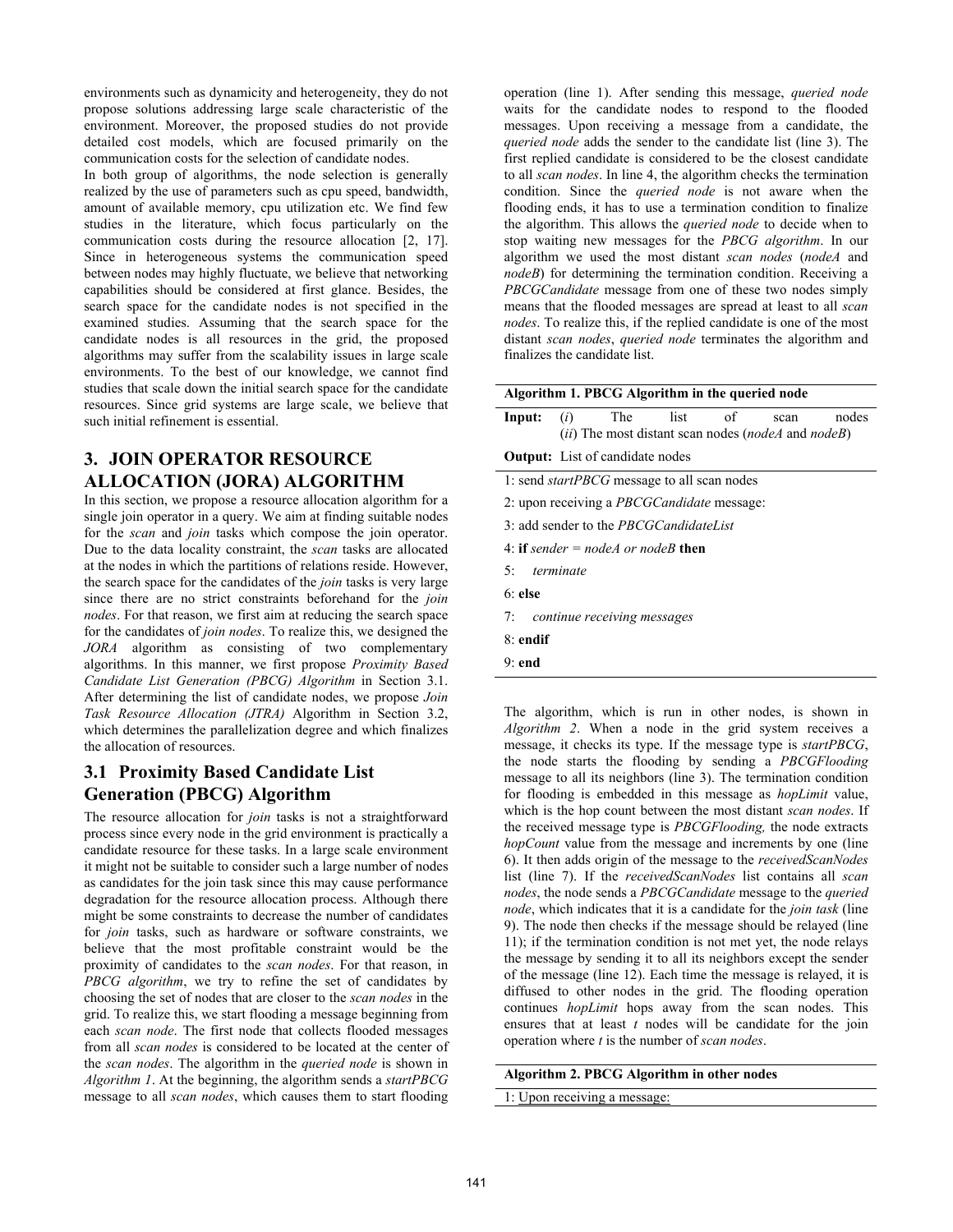2: **if** *message type is startPBCG* **then** 

| 3: | send PBCGFlooding message to all neighbors |  |
|----|--------------------------------------------|--|
|----|--------------------------------------------|--|

4: **else if** *message type is PBCGFlooding*

5: *extract hopCount and hopLimit values from the message*

6: *increment hopCount by one*

7: *add origin of the message into the receivedScanNodes*

- 8: **if** *receivedScanNodes includes all scan nodes* **then**
- 9: *send PBCGCandidate message to the queried node*
- 10: **end if**
- 11: **if** *hopCount < hopLimit* **then**

12: *relay PBCGFlooding message to all neighbors except the sender of the message*

- 13: **else**
- 14: *stop flooding the message*
- 15: **end if**

16: **end if**

17: **end** 

# **3.2 Join Task Resource Allocation (JTRA) Algorithm**

The basic execution of queries with partitioned parallelism can be realized by the allocation of a single node for the *join* task initially. On the other hand, parallelization of the *join* task might drastically increase or decrease the performance of the query execution depending on the characteristics of the allocated nodes. For that reason, determining parallelization degree for a join operator is very important in query processing in grid environments, in which resources are heterogeneous. There are many different parameters that affect the performance of execution of a query in such environments. A resource allocation algorithm, which covers all these parameters, may cause excessive computation time to decide the parallelization degree and which nodes to allocate. Therefore, heuristically selected parameters are generally used in the current resource allocation algorithms [2, 8, 9, 17, 18, 21]. We believe that, in grid environments, data transmission costs are the determining factor in execution time of a query. Therefore, in *JTRA algorithm*, we propose a resource allocation algorithm, which considers the data transmission costs as the decision function for the parallelization degree. Although there are some similarities between the *JTRA algorithm* and the algorithm which is proposed in [12], the difference is that, our algorithm allocates nodes starting from the closest nodes to the *scan nodes* which ensures smaller data transfer costs. Another difference is that, our algorithm includes a decision function for the parallelism degree, based on the estimated data transfer costs, which struggles the heterogeneity issues in grid environment.

In *JTRA algorithm*, we use the candidate list, which is generated by the *PBCG algorithm*. This list contains candidate resources, which are closer to the *scan nodes*. The top of the list contains the closest candidate whereas the bottom parts contain more distant candidates. The *JTRA algorithm* can be seen in *Algorithm 3*. We start *JTRA algorithm* by taking a node from the top of the candidate list (line 2), which is located at the center of the *scan nodes*. Then we measure communication speeds between the selected node and the *scan nodes* (line 3). This measurement is realized on-the-go by the use of round-trip-time *(RTT)*. After gathering communication speed information, the algorithm calculates the new estimated data transfer cost. The addition of another candidate increases parallelization degree of the *join* task. As the parallelization degree increases, the amount of data to be transferred to each *join node* decreases. However, since newly selected candidates get more distant, the lastly added node will have a poorer communication capability. This reveals a trade-off between decreased amount of data transfer and increased data transfer costs.

### **Algorithm 3. JTRA Algorithm**

**Input:** (*i*) The list of join candidates (*candidateList*)  *(ii) The metadata about the relations*

**Output:** *List of nodes that are allocated for the join task*

#### 1: **do**

2:  $nodeC \leftarrow$  take a node from top of the candidateList

 3: *measure connection speeds between all scan nodes and nodeC* 

- 4: *newEstimation* Å *estimate new data transmission time*
- 5: **if** *newEstimation < queryRuntimeEstimation* **then**
- 6: *add nodeC to the selectedNodes list*
- 7: *queryRuntimeEstimation*  $\leftarrow$  *newEstimation*

#### 8: **end if**

9: **while** *candidateList is not empty* 

- 10: *allocate selected nodes for the join task*
- 11: **end**

Since the the size of the search space for the candidate nodes is limited by the use of the *PBGC* algorithm, the *JTRA*  algorithm iterates the whole candidate list. In each iteration the data transfer duration of the join operator is estimated. If addition of a candidate does not lead to a performance increase, the algorithm skips the addition of that candidate and iterates through the next candidate in the list. At the end of the algorithm, the best sorted resource combination within the candidate list is allocated for the join task.

The estimation of data transfer costs in *JTRA algorithm* consists of three parameters: *(i)* communication speeds between *scan* and *join nodes*  $(S_{ii})$ , *(ii)* local bandwidth of each *join node (Bj)*, *(iii)* sizes of partitions in each *scan node* ( $|P_i|$ ). From those parameters,  $B_i$  and  $|P_i|$  are provided by the resource discovery step. However,  $S_{ii}$  is determined on-the-go each time a new candidate node is added. Even if the measurements for  $S_{ij}$  are accurate individually, at the runtime, they might differ from the measured values when all *scan nodes* send their data to the *join nodes* concurrently. In such cases, the local bandwidth of a *join node* might become insufficient to meet all incoming packets. In such cases, the congestion control mechanism of the underlying communication protocol regularizes the transfer rate of the sender nodes. In today's networking environments, most of the communication is handled by the *TCP* protocol, which provides its own congestion control mechanism. The main idea behind *TCP*'s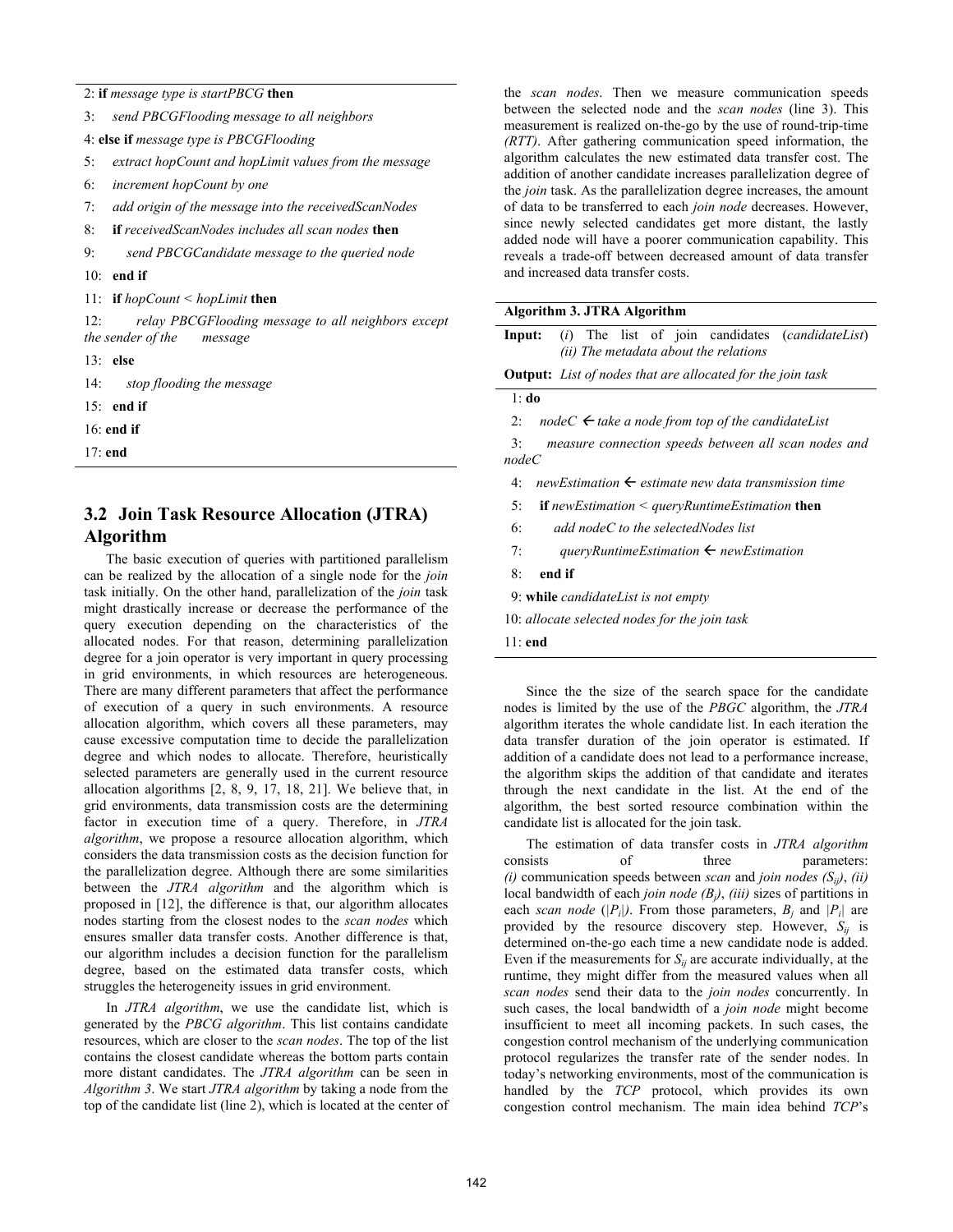congestion control is to ask senders to decrease transmission rate for a specified amount if congestion occurs. This amount is generally determined proportionally regarding to the percentage of the sender's transmission over the entire traffic [6]. Therefore, we heuristically normalize the  $S_{ij}$  measurements beforehand as appears in *Algorithm 4*.

#### **Algorithm 4. Connection speed measurements normalization algorithm**

| Input:<br>nodes | (i) Measured connection speeds between scan and join<br>$\langle \mathrm{S}_{ii} \rangle$ |  |  |  |  |  |
|-----------------|-------------------------------------------------------------------------------------------|--|--|--|--|--|
|                 | (ii) Local bandwidth of join node $(B_i)$                                                 |  |  |  |  |  |
|                 | <b>Output:</b> <i>Normalized list of</i> $S_{ii}$                                         |  |  |  |  |  |
|                 | 1: $sum_j \leftarrow \sum_i S_i$<br>$i=0 \rightarrow n$                                   |  |  |  |  |  |
|                 | 2: difference $\leftarrow B_i$ - sum <sub>i</sub>                                         |  |  |  |  |  |
|                 | 3: if <i>difference</i> $> 0$ then                                                        |  |  |  |  |  |

4: **for** *i =0 to n* **do** 

5:  $S_{ij} = S_{ij} - (difference * (S_{ij} / sum_i))$ 

- 6: **end for**
- 7: **end if**
- 8: **end**

Assuming that the partitions are evenly distributed on the *scan nodes* and redistribution of tuples will be uniform, the data transfer time between *n scan nodes* and *m join nodes* will be bounded by the slowest communication link. In such setting, the data to be transferred from each *scan node i* to a *join node* will be  $\sqrt{|P_i|}/m$ . Therefore the data transfer time estimation can be constructed as equation (1).

$$
\max_{\substack{j=0 \to n \\ j=0 \to m}} \frac{|P_j|}{m^* S_j}
$$
 (1)

The equation (1) returns the cost for data transmission between *scan* and *join nodes* considering the slowest parallel portion of the *join task*. Since all the remaining parallel portions of *join task* should wait for the slowest portion, it is the determining portion for the entire data transmission costs of the examined *join task*.

### **4. ANALYSIS**

In this section we provide time and message complexity analyses of the proposed algorithms, *PBCG* and *JTRA*.

**Theorem 1.** *The PBCG algorithm has O(d) time complexity, where d is the diameter of the network.* 

*Proof. PBCG algorithm* uses the distance between the most distant scan nodes for the termination condition. In the worstcase scenario, the distance between the two most distant nodes in the network is the diameter of the network. Since the algorithm propagates *d* hops away from each scan node, the time complexity of the algorithm is *O(d)* where *d* is the diameter of the network.

**Theorem 2.** *The PBCG algorithm has*  $O(nN^2)$  *message complexity, where n is the number of the scan nodes and N is the number of the nodes in the grid system.* 

*Proof.* In *PBCG algorithm,* each scan node initiates a flooding operation originated from itself. Therefore there are *n*  messages to be flooded to the network. In the worst case, the flooding operation lasts until all the nodes in the network receives flooded messages. Since each flooding operation has  $N^2$ message complexity, the total worst case message complexity of the algorithm is  $O(nN^2)$ .

**Theorem 3.** *The worst case time complexity of the JTRA algorithm is O(nN), where n is the number of scan nodes and N is the number of nodes in the network.* 

*Proof.* The *JTRA algorithm* uses the candidate list, which is generated by the *PBCG algorithm.* In the worst case, the list contains all nodes in the network. For each of these candidates, the *JTRA algorithm* measures the connection speed between the candidate and *n scan nodes* by sending them RTT messages. Therefore, the worst case time complexity of the algorithm is bounded by the number of messages which is *O(nN).*

**Theorem 4.** *The worst case message complexity of the JTRA algorithm is O(2nN), where n is the number of scan nodes and N is the number of nodes in the network.* 

*Proof.* The *JTRA algorithm* uses two messages for measuring the communication speed between each candidate and scan nodes. Since in the worst case the algorithm uses *N* candidates, the total number of message exchange is *O(2nN)*.

## **5. QUANTITATIVE EVALUATION**

In this section we present quantitative evaluation of the Join Operator Resource Allocation (*JORA*) algorithm by comparing with a comparative algorithm  $(CA)$  which reflects the common properties of the recent resource allocation algorithms such as [10, 12]. The main idea behind the *CA* is very similar to the algorithm proposed by Gounaris et al. [10, 12]. The algorithm ranks the nodes in the grid according to their properties. In our case, the most important property that influences the simulation results is the connection speed of the nodes. Therefore the *CA* algorithm ranks the nodes according to their connection speeds. Then the ranked nodes are sorted and the algorithm starts to allocate nodes starting from the top of the list. When addition of a new node does not lead to a performance increase, the algorithm terminates. We have implemented *JORA* and *CA* algorithms in *ns2* simulation environment and collected results for the duration of resource allocation process and duration of query execution.

## **5.1 Simulation Setup**

We have implemented the *JORA* and comparative algorithm (*CA*) in *ns2* simulation environment. We have generated grid simulation scenarios consisting of 100 through 700 nodes. Each node in the scenario represents a uni-processor computer in the grid system which has arbitrary connections to other nodes in the grid environment. The bandwidths of duplex connections between nodes are randomly assigned between 1 and 10 Gbps. We have randomly determined 20 scan nodes in each scenario. The distribution of these scan nodes are realized randomly over the simulated environment. Each scan node is assumed to store a partition of a base relation. The size of partitions in each node is assumed to be 50 GBytes and each scan node stores only one partition.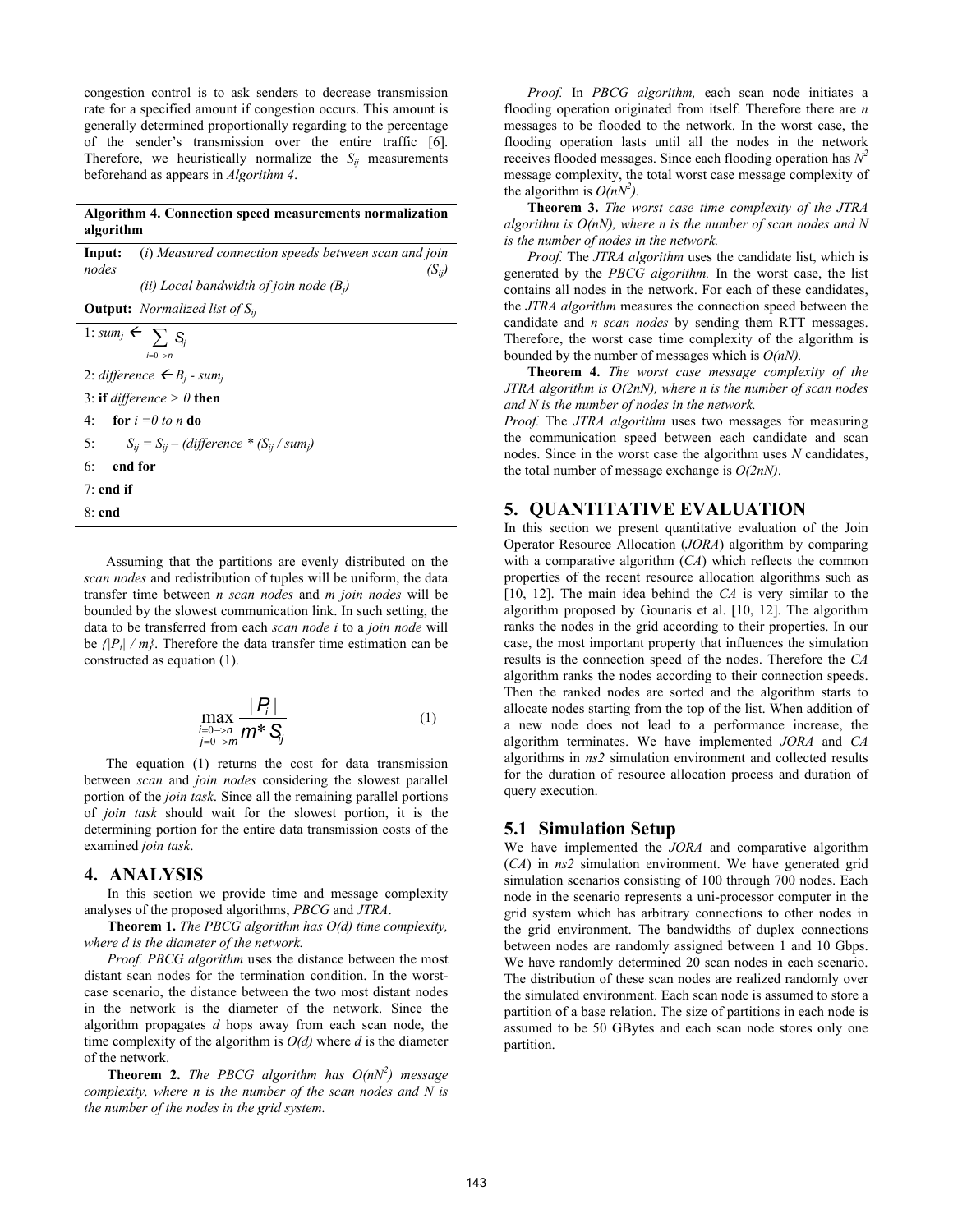# **5.2 Simulation Results**

We have collected test results for the duration of resource allocation process and duration of query execution. Figure 1, shows the duration for the resource allocation process. As it can be seen in Figure 1, the duration of the execution of the *JORA* algorithm is longer than the *CA*. This is because the *JORA* algorithm processes its entire candidate list to find the best possible resource allocation within its candidates.



**Figure 1. Duration for the resource allocation process** 

On the other hand, *CA* stops adding new resources whenever its performance increase drops below a certain threshold value. The approach used by *CA* may miss better resource allocation combinations with higher number of resources. However it is conceptually impossible to evaluate all possible resource allocation combinations without having a limited search space.

 Figure 2 shows the simulated query execution durations for the simulated query. In the figure, it can be seen that the resources allocated by the *JORA* algorithm perform better than the resources that are allocated by the *CA*. This is because, although the resources that are allocated by the *CA* are the highest ranked nodes in the grid, they might be placed far from the scan nodes, which may result in slower data transfer rates. On the other hand, the resources that are allocated by the *JORA*  algorithm are closer to the scan nodes. For that reason, *JORA* algorithm ensures allocation of more effective resources in terms of the communication performances with the scan nodes. This heuristic causes the *JORA* algorithm outperforms the *CA*.

 Regarding the simulation results which are shown in Figure 1 and 2, the *JORA* algorithm is more preferable if the resource allocation processing durations do not exceed the estimated query execution durations. In our simulation scenarios, the durations of query executions are much higher than the durations of the resource allocation processes. Therefore in such cases the *JORA* algorithm might be considered as a better alternative to the existing resource allocation algorithms which are based on ranking functions.

# **6. CONCLUSION**

In this paper, we proposed a Join Operator Resource Allocation (*JORA*) algorithm which generates a finite candidate resource list by exploiting proximities of the candidates to the scan nodes. We presented our algorithm in detail and proposed complexity analyses. Then, we strengthened our perspectives by the use of quantitative analyses and simulations. We showed that our algorithm outperforms the algorithms that use ranking

functions without having the proximity information to the data resources.



**Figure 2. Query execution durations** 

Regarding to the results showed, we conclude that the *JORA* algorithm might be a strong alternative to the existing resource allocation algorithms in many cases in which queries deal with large amount of distributed data. As indicated in its name, the *JORA* algorithm is a resource allocation algorithm for a single join operator in a query. For the future works, we plan to extend the *JORA* algorithm so that it will cover all join operators in an entire query. Finally we plan to mention dynamicity issues to propose a complete resource allocation algorithm for query processing in grid environments.

# **7. REFERENCES**

- [1] Antonioletti, M., Atkinson, M., Baxter, R., Borley, A., Hong, N. P. C., Collins, B., Hardman, N., Hume, A. C., Knox, A., Jackson, M., Krause, A., Laws, S., Magowan, J., Paton, N. W., Pearson, D., Sugden, T., Watson, P. and Westhead, M. The design and implementation of Grid database services in OGSA-DAI: Research Articles. *Concurr. Comput. : Pract. Exper.*, 17, 2-4 2005), 357-376.
- [2] Bose, S. K., Krishnamoorthy, S. and Ranade, N. Allocating Resources to Parallel Query Plans in Data Grids. In *Proceedings of the GCC '07: Proceedings of the Sixth International Conference on Grid and Cooperative Computing* (2007). IEEE Computer Society, [insert City of Publication],[insert 2007 of Publication].
- [3] Cokuslu, D., Hamuerlain, A. and Erciyes, K. *Resource Allocation for Query Processing in Grid Systems: A Survey*. irit/rr--2010-22--fr, IRIT, Université Paul Sabatier, 2011.
- [4] Costa, R. L. d. C. and Furtado, P. Scheduling in Grid Databases. In *Proceedings of the Proceedings of the 22nd International Conference on Advanced Information Networking and Applications - Workshops* (2008). IEEE Computer Society, [insert City of Publication],[insert 2008 of Publication].
- [5] Epimakhov, I., Hameurlain, A., Dillon, T. and Morvan, F. *Resource Scheduling Methods for Query Optimization in*